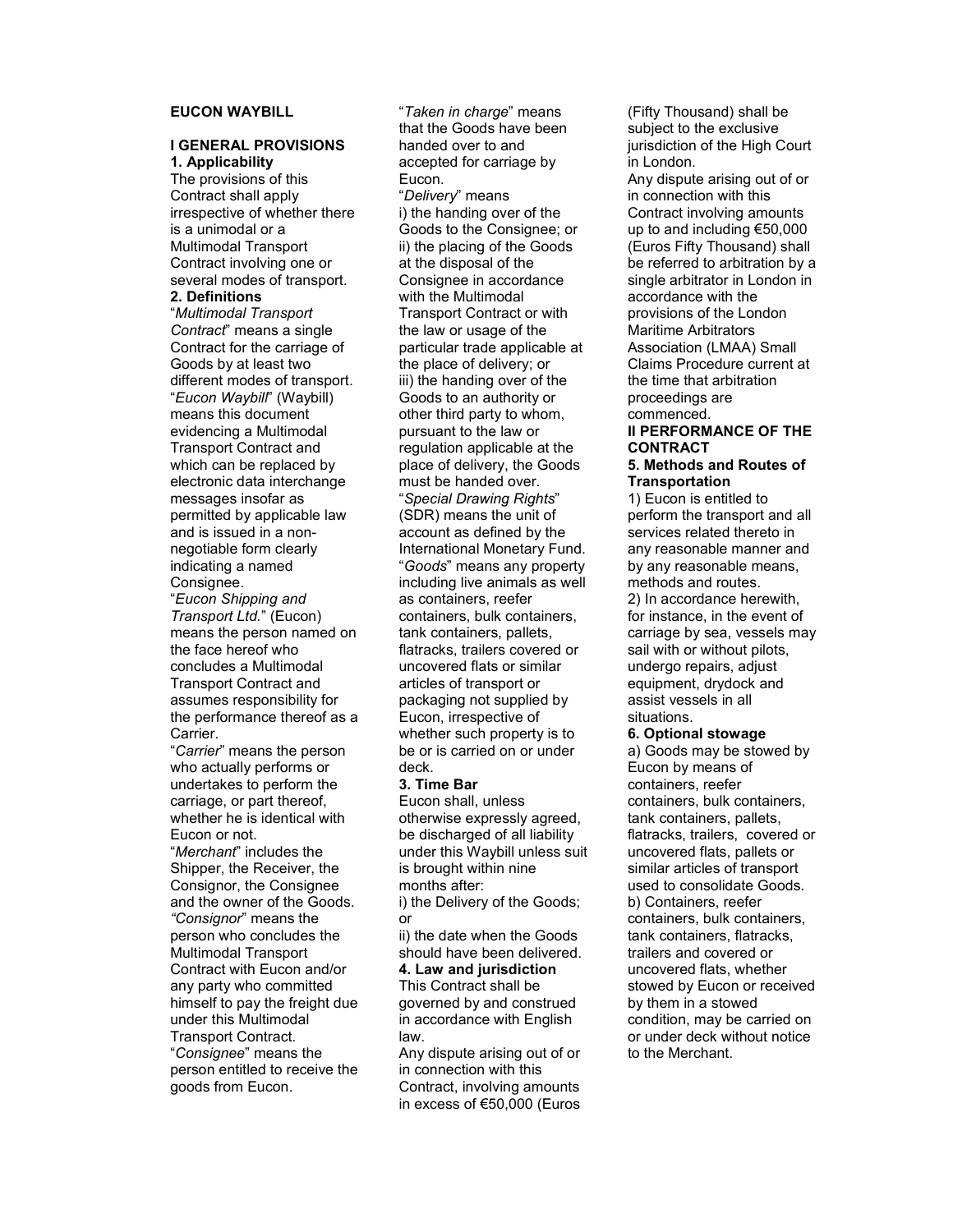# 7. Delivery of the Goods to the Consignee

Eucon undertakes to perform or to procure the performance of all acts necessary to ensure Delivery of the Goods, upon proof of his identity, to the person named as Consignee in the document or a person as instructed by the Consignor or by a person who has acquired the Consignor's or the Consignee's rights under the Multimodal Transport Contract to give such instructions.

# 8. Hindrances etc. Affecting Performance

a) Eucon shall use reasonable endeavours to complete the transport and to deliver the Goods at the place designated for Delivery.

b) If at any time the performance of the Contract as evidenced by this Waybill is or will be affected by any hindrance, risk, delay, difficulty or disadvantage of whatsoever kind, and if by virtue of sub-clause 8 a) Eucon has no duty to complete the performance of the Contract, Eucon (whether or not the transport is commenced) may elect to: i) treat the performance of this Contract as terminated and place the Goods at the Merchant's disposal at any place which Eucon shall deem safe and convenient; or

ii) deliver the Goods at the place designated for Delivery.

c) If the Goods are not taken Delivery of by the Merchant within a reasonable time after Eucon has called upon him or his agents do so, and in any event within six weeks after discharge, Eucon shall be at liberty to put the Goods in safe custody on behalf of the Merchant at the latter's risk and expense, subject to the lien provisions of clause

19 hereof. Such storage shall constitute delivery for the purposes of Section III of this Waybill.

d) In any event Eucon shall be entitled to full freight for Goods received for transportation and additional compensation for extra costs resulting from the circumstances referred to above.

## III Liability of Eucon 9. Basis of Liability

a) The responsibility of Eucon for the Goods under this Contract covers the period from the time Eucon has taken the Goods into its charge to the time of their Delivery.

b) Subject to the defences set forth in clauses 10 and 11, Eucon shall be liable for loss of or damage to the Goods if the occurrence which caused the loss or damage took place while the Goods were in its charge as defined in sub-clause  $9a$ ), unless Eucon proves that no fault or neglect of its own, its servants or agents or any other person referred to in sub-clause 9 c) has caused or contributed to the loss or damage.

c) Eucon shall be responsible for the acts and omissions of its servants or agents, when any such servant or agent is acting within the scope of his employment, or of any other person of whose services it makes use for the performance of the Contract, as if such acts or omissions were their own. d) Eucon shall not be liable for consequential loss, other than loss of or damage to

the goods, except in so far as mandatory rules to this effect are applicable. e) If Eucon is held liable in respect of delay, consequential loss or damage other than loss of or damage to the Goods,

Eucon's liability shall be limited to an amount not exceeding the equivalent of the freight for the relevant unit or units under the Multimodal Transport Contract or the value of the Goods, whichever is the lesser.

#### 10. Defences for Carriage by Sea or Inland Waterways

Notwithstanding the provisions of Clause 9 b), Eucon shall not be responsible for loss, damage or delay in Delivery with respect of Goods carried by sea or inland waterways when such loss, damage or delay during such carriage results from:

i) act, neglect or default of the master, mariner, pilot or the servants of the Carrier in the navigation or in the management of the vessel; ii) fire, unless caused by the actual fault or privity of the Carrier;

iii) the causes listed in the Hague-Visby Rules article 4; however, always provided that whenever loss or damage has resulted from unseaworthiness of the vessel, Eucon can prove that due diligence has been exercised to make the vessel seaworthy at the commencement of the voyage.

11. Limitation of Liability a) Unless the nature and value of the Goods have been declared by the Consignor before the Goods have been taken in charge by Eucon and inserted in the Waybill, Eucon shall in no event be or become liable for any loss or damage to the Goods in an amount exceeding the equivalent of 666.67 SDR per package or unit or two SDR per kilogramme of gross weight of the Goods lost or damaged, whichever is the higher.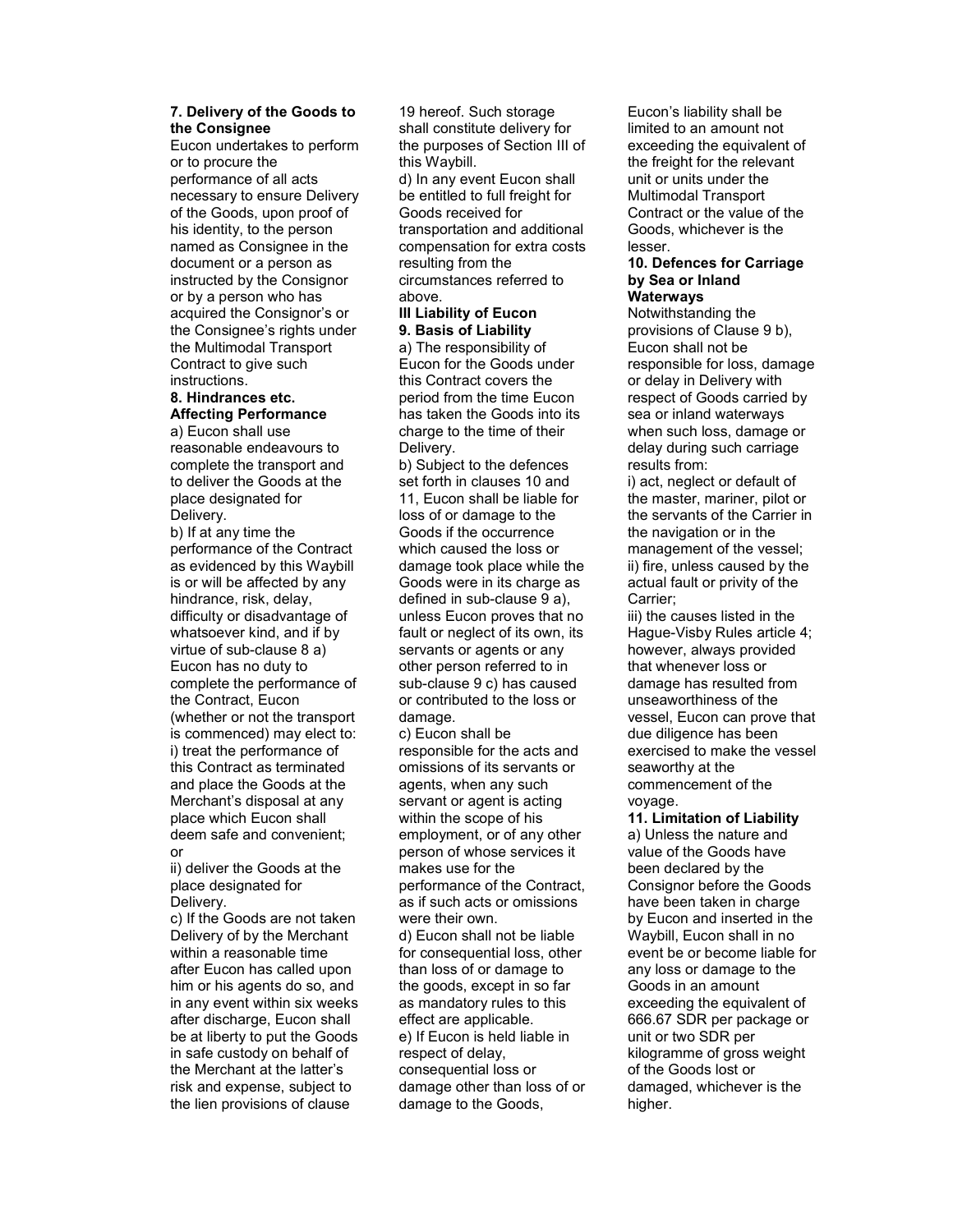b) Where a container, flatbed, tank container, pallet or similar article of transport is loaded with more than one package or unit, the packages or other shipping units enumerated in the Waybill, as packed in such article of transport shall be considered the package or unit. Except as aforesaid, such article of transport shall be considered the package or unit.

c) In any case, when the loss of or damage to the Goods occurred during one particular stage of the Multimodal Transport, in respect of which an applicable international convention or mandatory national law would have provided another limit of liability if a separate contract of carriage had been made for that particular stage of transport, then the limit of Eucon's liability for such loss or damage shall be determined by reference to the provisions of such convention or mandatory national law.

d) In Multimodal Transport, if the stage of carriage where loss or damage to the Goods occurred cannot be determined, or is known but no international convention or national law applies, compensation shall be calculated in accordance with sub-clause 11 a) above. e) The aggregate liability of Eucon shall not exceed the limits of liability for total loss of the Goods.

#### 12. Notice of Loss of or Damage to the Goods

a) Unless notice of loss or damage to the Goods, specifying the general nature of such loss or damage, is given in writing by the Consignee to Eucon when the Goods are handed over to the Consignee, such handing over is prima facie evidence of the Delivery by

Eucon of the Goods as described in the Waybill. b) Where the loss or damage is not apparent, the same prima facie effect shall apply if notice in writing is not given within seventy two (72) consecutive hours after the day when the Goods were handed over to the Consignee.

#### 13. Defences and Limits for Eucon, Servants, etc.

a) The provisions of this Contract shall apply to all claims against Eucon relating to the performance of the Multimodal Transport Contract, whether the claim be founded in contract or in tort.

b) The Merchant undertakes that no claim shall be made against any servant, agent or other persons whose services Eucon has used in order to perform this Multimodal Transport Contract and if any claim should nevertheless be made, to indemnify Eucon against all consequences thereof.

c) The provisions of this Contract apply whenever claims relating to the performance of the Multimodal Transport Contract are made against any servant, agent or other person whose services Eucon have used in order to perform the Multimodal Transport Contract, whether such claims are founded in contract or in tort and such persons shall be entitled to avail themselves of the defences and limits of liability which Eucon is entitled to invoke under this Contract, as if they were made expressly for their benefit. In entering into this Contract, Eucon, to the extent of such provisions, do so not only on their own behalf, but also as agent or trustee for such persons.

d) The aggregate liability of Eucon, its servants, agents or other persons whose services Eucon has used in order to perform this Multimodal Transport Contract shall not exceed the limits in Clause 11. IV DESCRIPTION OF GOODS 14. Description of the

# Goods

a) The Consignor warrants the accuracy and compliance with local and international regulations of the particulars furnished by him relating to the Goods, their marks, number, quantity, volume and weight and shall indemnify Eucon against any loss, damage, or expense arising or resulting from any inaccuracies, inadequacies or noncompliance of such particulars.

b) In the absence of reservation by Eucon, any statement in the Waybill or similar document as to the quantity or condition of the Goods shall as between Eucon and the Merchant be prima facie evidence of receipt of the Goods as so stated.

c) The Consignor shall remain liable even if the Goods have been delivered.

# 15. Return of Containers

a) Containers, reefer containers, bulk containers, tank containers, pallets, flatracks, trailers, covered or uncovered flats or similar articles of transport supplied by or on behalf of Eucon shall be returned to Eucon in the same order and condition as handed over to the Merchant, normal wear and tear excepted, with interiors clean and within the time prescribed by Eucon's tariffs or elsewhere. b) (i) The Consignor shall be liable for any loss of, damage to, or delay, including demurrage, of such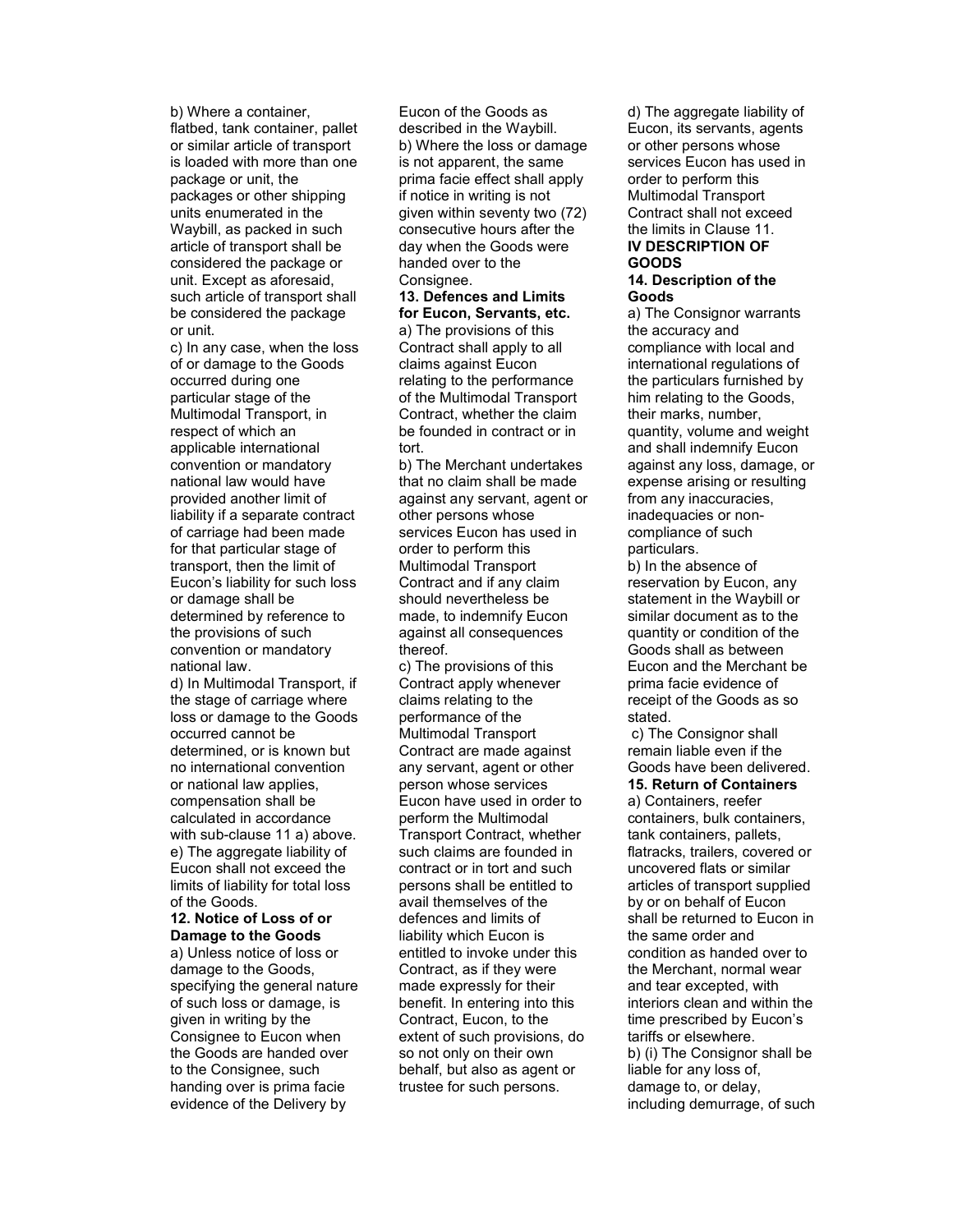articles, incurred during the period between handing over to the Consignor and return to Eucon for carriage. (ii) The Consignor and the Consignee shall be jointly and severally liable for any loss of, or damage to, or delay, including demurrage, of such articles, incurred during the period between handing over to the Consignee, and return to Eucon.

c) Lashing and stowing material provided by Eucon shall be returned within seventy two (72) hours from the moment the cargo is taken in charge by the Consignee at the discharge port. In default thereof the Merchant shall pay a charge of € 50.00 per day pro rata until the lashing and stowage materials are returned to Eucon.

# 16. Dangerous Goods

a) The Consignor shall comply with all internationally recognised requirements and all rules which apply according to national law or by reason of international convention, relating to the carriage of Goods of a dangerous nature, and shall in any event inform Eucon in writing of the exact nature of the danger before Goods of a dangerous nature are taken in charge by Eucon and indicate to them, if need be, the precautions to be taken. b) If the Consignor fails to provide such information and Eucon is unaware of the dangerous nature of the Goods and the necessary precautions to be taken and if, at any time, they are deemed to be a hazard to life or property, they may at any place be unloaded, destroyed, or rendered harmless, as circumstances may require, without compensation and the Consignor shall be liable for

all loss, damage, delay or expenses arising out of their being taken in charge, or their carriage, or of any service incidental thereto. The burden of proving that Eucon knew the exact nature of the danger constituted by the carriage of the said Goods shall rest upon the claimant.

c) Eucon may refuse to load dangerous Goods if they are not accompanied by a correctly completed "Dangerous Goods Declaration", without any liability whatsoever to the Merchant.

d) If any Goods shipped with the knowledge of the Carrier as to their dangerous nature shall become a danger to the vessel or cargo, they may in like manner be landed at any place or destroyed or rendered innocuous by the Carrier without liability on the part of Eucon.

#### 17. Packing and Stowing of Containers etc.

a) If a container has not been filled, packed or stowed by or on behalf of Eucon, Eucon shall not be liable for any loss of or damage to its contents and the Consignor shall indemnify any loss or expense incurred by Eucon if such loss, damage or expense has been caused by:

(i) negligent filling, packing or stowing of the container; (ii) the contents being unsuitable for carriage in container; or (iii) the unsuitability or defective condition of the container unless the container has been supplied by Eucon and the unsuitability or defective condition would not have been apparent upon reasonable inspection at or prior to the time when the container was filled, packed or stowed.

b) The provisions of subclause a) of this clause also apply with respect to reefer containers, bulk containers, tank containers, flatracks, trailers, covered or uncovered flats and pallets which have not been filled, packed or stowed by Eucon. c) Eucon does not accept liability for damage due to the unsuitability or defective condition of reefer equipment or trailers supplied by the Merchant. d) If the Goods accepted for transportation are containers, the contents having been packed and stowed inside the container by or on behalf of Eucon or its servants or agents: i) Eucon shall be deemed to be acting as the agent of the Merchant and shall not be liable in the event of loss of or damage to any of the Goods directly or indirectly caused by the manner in which the contents have been packed and/or stowed inside the container(s) or by the unsuitability of the contents for container carriage or by the unsuitability or defective condition of the container; ii) the Merchant hereby agrees to indemnify Eucon against any loss which Eucon may incur on account of personal injury or loss of or damage to any property, including but not limited to the container itself, due to the manner in which the contents have been packed and/or stowed inside the container or due to the unsuitability or defective condition of the container; iii) the Merchant further agrees to indemnify Eucon against any additional expenses, fines, duties and taxes which Eucon may incur by reason of errors or omissions in the marks, numbers or descriptions of the container or its contents.